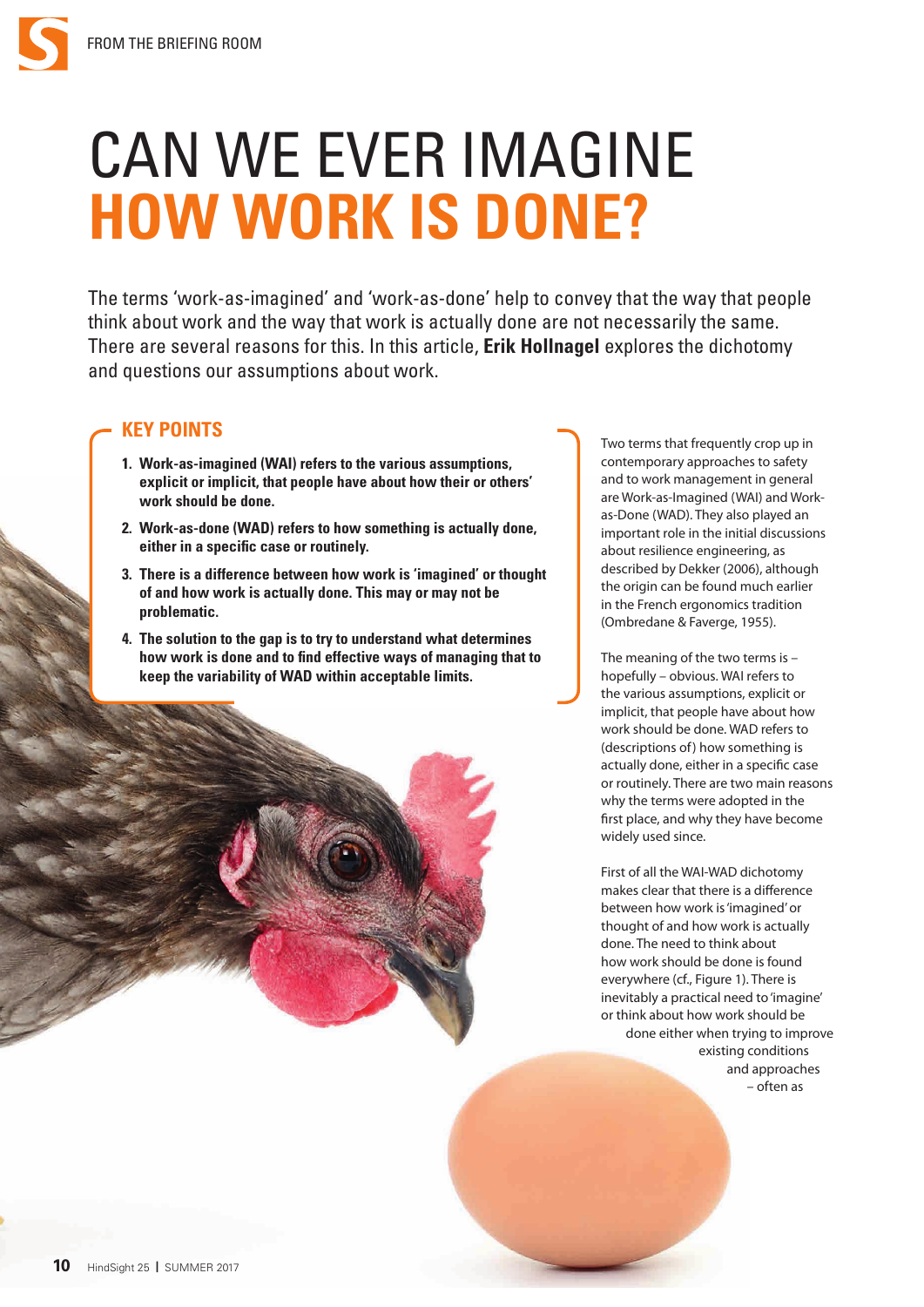

**Figure 1: Work-as-Imagined and Work-as-Done**

the result of an accident investigation – or when contemplating new ways of working, including the design of equipment and tools. Design, as David Woods has pointed out, is indeed "telling stories about the future" (Roesler et al., 2001). And telling stories about what may happen in the future requires imagination.

There is also a practical need to think about how work should be done as part of managing and scheduling operations and activities, e.g., to ensure that the right people are on the job or to meet the expectations of customers and clients. And there is finally a need to think about how work should have been done when events are being analysed – which usually means some kind of incident or accident investigation. Unfortunately, this often regresses to inventing stories about the past or proposing explanations in terms of contra-factual conditionals – such as "if only they had done X, then Y would not have happened". From a Safety-II perspective it is regrettable that the need to explain and understand WAD when something has gone wrong is so obvious and in many cases even mandatory, while it is practically non-existent when something has just worked as it should.

Secondly, the use of the terms can be seen as the (tacit) acceptance that it is impossible, in practice as well as in principle, precisely to prescribe how work should be done. This is because a precondition of WAI is another kind of "WAI", namely the "World-as-Imagined", i.e., the conditions that are supposed to exist for the work under consideration. It is often taken for granted that the working conditions

are known and that they can be controlled within narrow limits. This condition may be approached in highly regular activities

where even small discrepancies are economically unacceptable – chip production, pharmaceuticals – but even here there must be an acceptable return on the considerable cost needed to make compliance possible. Similar conditions are unattainable and perhaps even undesirable in most other industries, including aviation and ATM.

The WAI-WAD dichotomy appears to force the question of whether one is right and the other is wrong. (The question is misleading, but is asked nevertheless.) Historically, the answer has been that WAI was right and WAD was wrong, not in the sense that WAD represented errors or failures but in the way of doing something. This meaning can be found in the 'work studies' of old, also known as Taylorism or Scientific Management, as well as in modern versions of quality management and 'Lean' as found in manufacturing, and increasingly in service industries, including health care. But focusing mainly on the differences between WAI

sense that it represented a less effective

It is impossible, in practice as well as in principle, precisely to prescribe how work should be done.

and WAD, and taking for granted that WAI is correct, embraces a Safety-I perspective (Hollnagel et al., 2013). By focusing on the differences,

one also focuses on the deviations – since only differences in one direction usually are noticed. This first of all presumes that we can treat the events as being discrete, when in fact they are always continuous. It also presumes that we can look at them sequentially (as individual steps or components), in accordance with traditional linear thinking.

## Egocentric and allocentric WAI-WAD

Although WAI and WAD sometimes are used polemically to confront "them and "us" – the blunt end and the sharp end – this is not the only important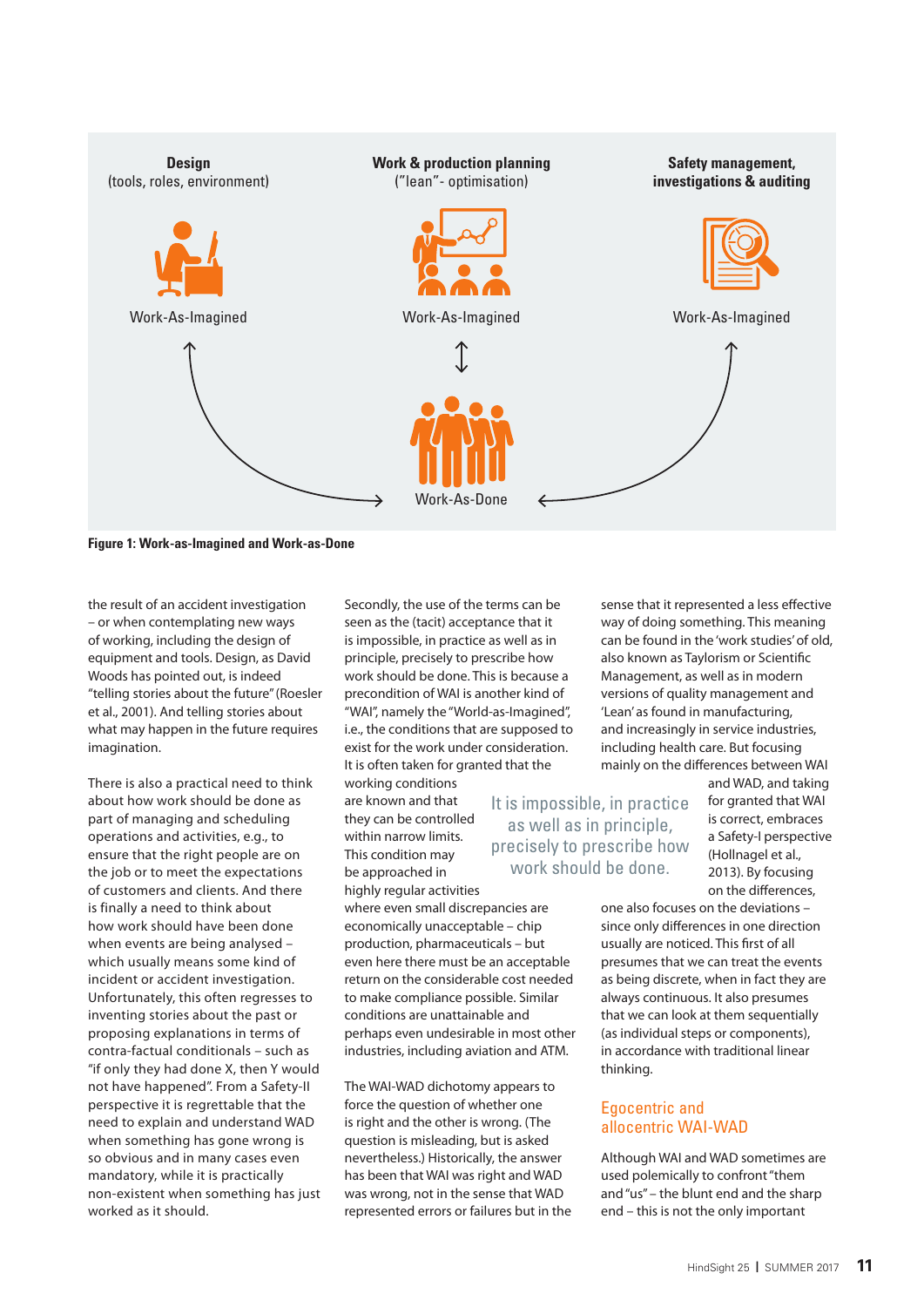

**Figure 2: Egocentric and allocentric WAI-WAD**

distinction. Equally important, if not more so, is the distinction between egocentric and allocentric WAI (cf., Figure 2). The former refers to the assumptions that people have about their own work, what they plan to do and how. When we begin work in the morning, for instance, we obviously

have an idea about

what we should have accomplished by the end of the day and how we should go about it. But we also know that it often may end up differently. The differences that occur in egocentric WAI-WAD are, however, usually easy to reconcile because WAI and WAD are connected in space and time. A mismatch can therefore quickly be noticed and used to revise either the expectations (WAI) or adjust the actual work (WAD). Safety management must correspond to Work-As-Done and not rely on Work-As-Imagined.

Allocentric WAI refers to situations where WAI and WAD are separated by space and time. (Allocentric means 'concerned with others more than oneself'.) It is allocentric because WAI is not about what people do themselves but about what others do; plans and procedures are typically developed away from the actual place of work and by people who do not have up-todate knowledge about how everyday activities take place. Allocentric WAI-WAD corresponds to the commonly

used distinction between the blunt end and the sharp end. The problem is, however, not just the polemic clash between the two 'ends', but rather that it is practically impossible to predict or describe how work that is done by others, at a different time and in a different place, will unfold in practice.

> In such cases there are neither possibilities for feedback, revisions, and adjustments, nor many opportunities for learning. People at the (relative) blunt end undoubtedly do their best to imagine

or understand what Work-as-Done – and the "World-as-Is" – will be like. But their job is often made difficult by a lack of time as well as by incomplete, delayed and partly obsolete information. Because the world at the sharp end is a 'blooming, buzzing confusion' made up of countless, interconnected systems, the blunt end must try to make ends meet by relying on approximate adjustments in their reasoning.

## WAI and the Zero Accident Vision

Safety-I tacitly assumes that work can be completely analysed and prescribed and that Work-As-Imagined therefore will correspond to Work-As-Done. A good example of that is the Zero Accident Vision (ZAV), which has been

expressed as follows: "ZAV is based on a belief that all accidents are preventable. If accidents are not preventable right away, then this should be feasible in the longer run. The aim of ZAV is to encourage people to think and act in a manner that supports the vision that all accidents are preventable." (Zwetsloot et al., 2013). One tenet of the ZAV is the insistence on "simple and nonnegotiable standards" – in other words that it is possible to define and enforce a common, simple set of standards that guarantees that work will be perfect.

But the more intractable environments that we have today means that Work-As-Done will differ significantly from Work-As-Imagined. Since Work-As-Done by definition reflects the reality that people have to deal with, the unavoidable conclusion is that our notions about Work-As-Imagined are inadequate if not directly misleading. This constitutes a challenge to the models and methods that comprise the mainstream of safety engineering, human factors, and ergonomics. It also challenges traditional managerial authority. Safety management must correspond to Work-As-Done and not rely on Work-As-Imagined. Safety-I begins by asking why things go wrong and then tries to find the assumed causes to make sure that it does not happen again – it tries to re-establish Work-As-Imagined. The alternative is to ask why things go right (or why nothing goes wrong), and